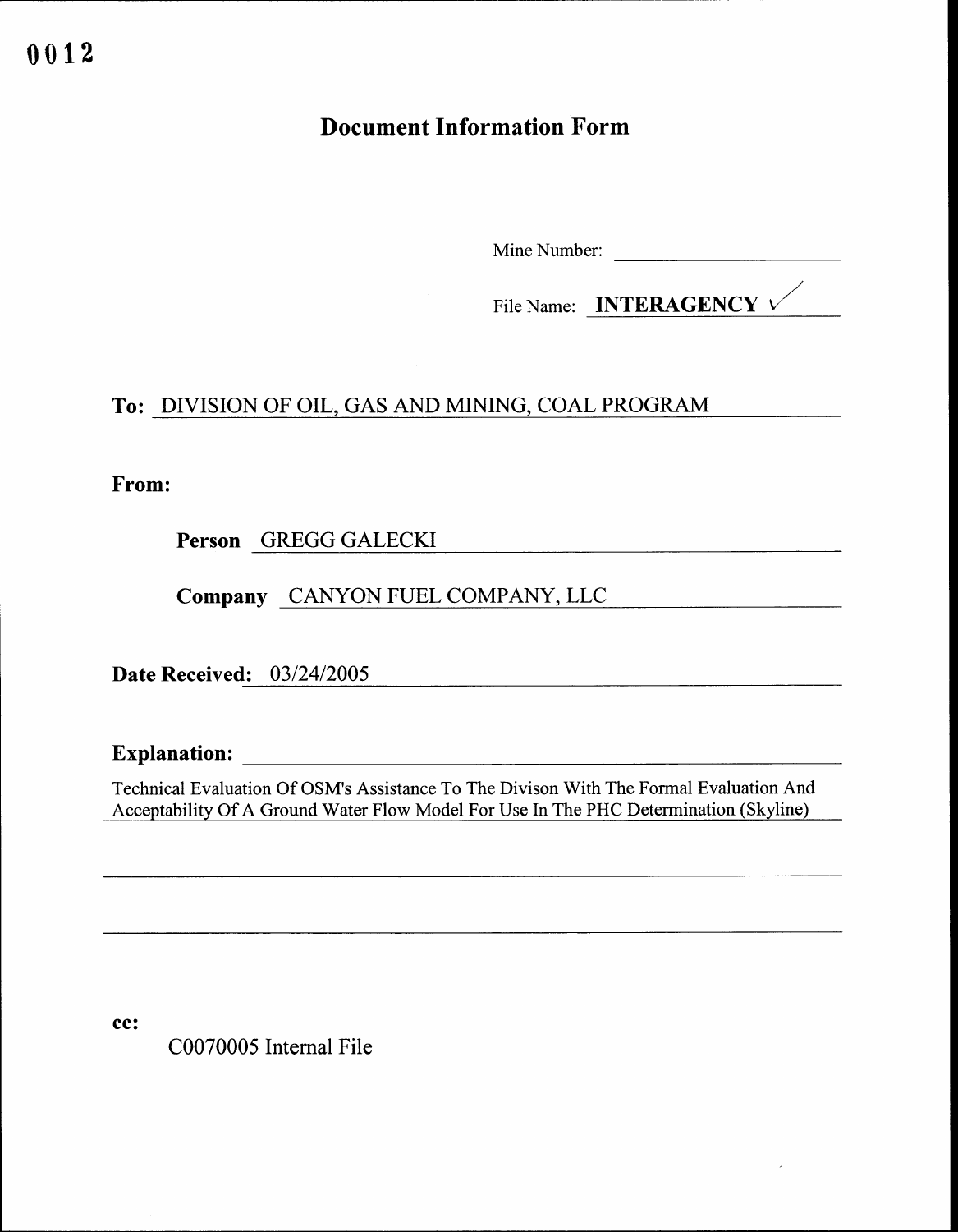CC Anciag

### Technical Assistance Evaluation

Recently the OSM's Western Region- Program Support Division provided technical assistance for the project or activity listed below. OSM would appreciate you taking the time to complete this evaluation. Your response will assist us in evaluating and improve our performance. We are collecting this information as a part of evaluating OSM's performance of its responsibilities under the Government Performance and Results Act.

Project Name: Skyline Mine; Operated by Canyon Fuel Company

Assistance completed on: October 2004

Assistance provided by: Paul Clark

Type of assistance: [] Permitting [] Inspection [] Enforcement [X] Other (describe)

Paul Clark provided ongoing assistance to Utah Department of Oil Gas & Mining (DOGM) throughout FY04 and the first half of FY05 . Assistance consisted of a formal evaluation and acceptability of a ground water flow model for use in the Probable Hydrologic Consequences (PHC) determination.

After OSM's evaluation, the ground water flow model was found incomplete to support the PHC determination. OSM assisted Utah DOGM at a meeting with Canyon Fuel Company to identify modeling tasks necessary to support the PHC . During the first few months of FY05, OSM participated in several conference calls with Utah DOGM to reevaluate the conclusions in the modeling effort related to the PHC determination.

#### Was the assistance timely? Yes/No

Comments: Yes. Often with busy schedules, it is hard to coordinate meetings and develop a work plan. I tried to make Mr . Clark aware of the time frame to complete the project and internal deadlines, and he accommodated my scheduling as much as possible. Numerous times Mr. Clark took the information home and worked at night, on the weekend, and even while on annual leave to meet my deadline.

#### Was the assistance of high quality and professional? Yes/No

Comments: Yes. Through numerous meetings, Mr. Clark demonstrated and shared his knowledge as a numeric hydrologic modeler. He was patient in listening to my questions and articulating the direction of where he felt we could best use his expertise. His observations were timely, clear and concise .

#### Were your objectives for the assistance met? Yes/No

Comments: Yes. In a relatively short period of time, Mr. Clark was able to provide the foundation to adequately evaluate the numeric hydrologic model that was presented to DOGM. His guidance in ensuring that all the fundamental elements of the model were provided was critical. His written comments were also valuable in identifying the deficiencies that made the model a better product in the end. Working as a team, he not only provided the necessary assistance, he provided the fundamental tools necessary to adequately assess a model so I could evaluate the merit of future

OMB # 1029-0114 Expires 2/29/2008